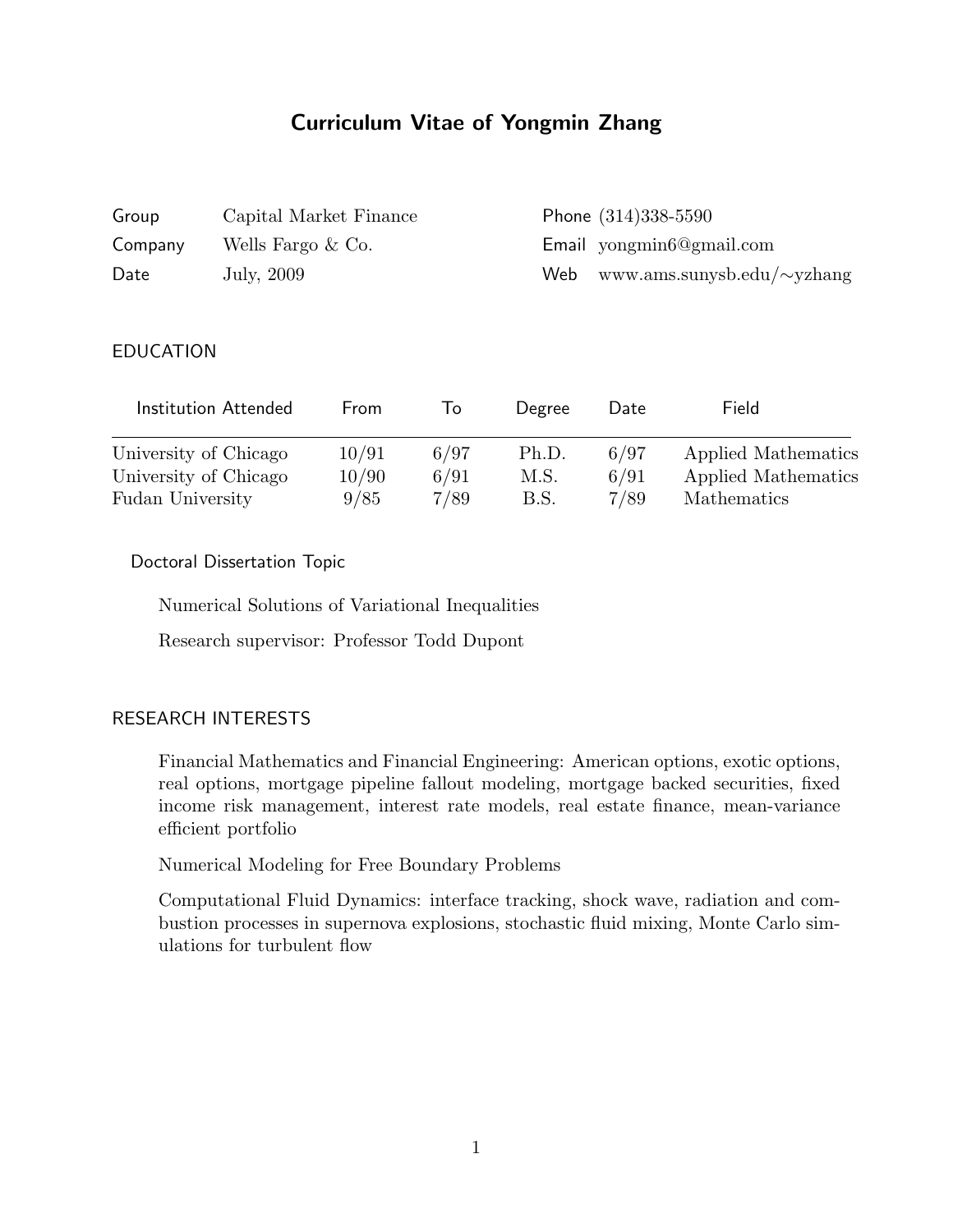## PROFESSIONAL EXPERIENCE

| Employer                                           | Title and Field                                       | From | To      |
|----------------------------------------------------|-------------------------------------------------------|------|---------|
| Wells Fargo                                        | Risk Management Consultant<br>Capital Market Finance  | 9/08 | present |
| J. P. Morgan Chase<br>(formerly Washington Mutual) | Lead Research Analyst<br>Capital Market Research      | 6/07 | 8/08    |
| State University of New York<br>at Stony Brook     | Assistant Professor<br>Appl. Mathematics & Statistics | 9/01 | 5/07    |
| Research Foundation<br>of SUNY                     | Research Scientist<br>Appl. Mathematics & Statistics  | 9/97 | 8/01    |
| University of Chicago                              | Lecturer<br>Mathematics                               | 9/92 | 8/97    |

#### **HONORS**

Grants, awards, fellowships, honorary societies or degrees, etc.

#### Grants

(Co-Principal Investigator) NNSA, Department of Energy, "Modeling and Simulation of Fluid Mixing for Laser Experiments and Supernova", 2006-2009, \$375,000 (\$125,000 to Y. Zhang).

(Co-Principal Investigator) Department of Energy, "Multiscale Stochastic Simulation and Modeling", 2002-2006, \$1,200,000 (\$220,000 to Y. Zhang).

(Co-Principal Investigator) NNSA, Department of Energy, "Turbulent and Interfacial Mixing", 2002-2003, \$215,000 (\$55,000 to Y. Zhang).

#### Fellowships

College Fellow in Mathematics, University of Chicago (1991-1992).

University Fellow in Mathematics, University of Chicago (1990-1991).

Hong Kong Wong Foundation Fellowship, 1990.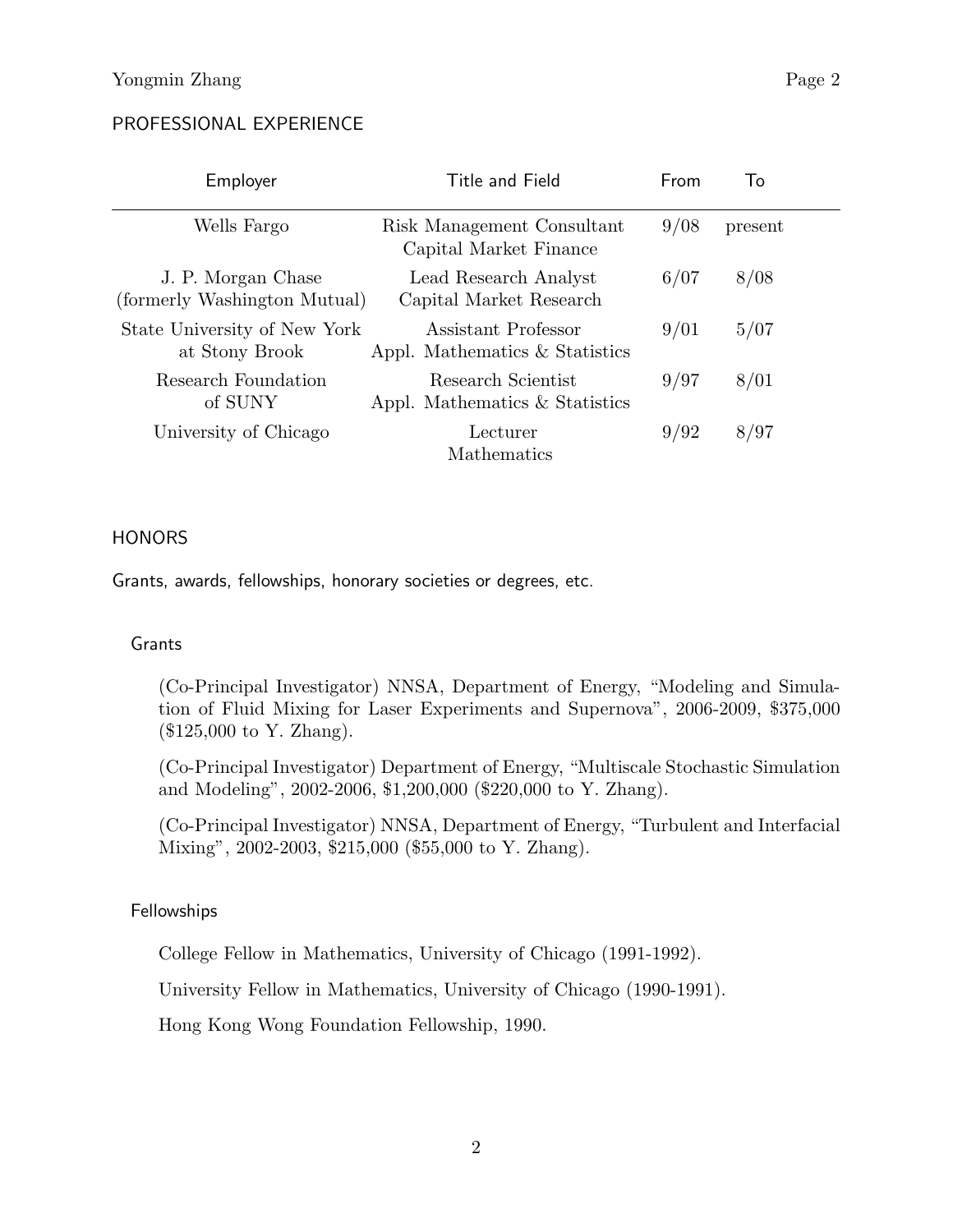#### Honors and Awards

Invited speaker (45 minutes) at Fourth World Congress of Nonlinear Analysis, Orlando, Florida, June 30 - July 7, 2004.

Outstanding Paper Award at the Eleventh Annual Conference on Applied Mathematics, 1995.

French U. A. P. Prize in Mathematics, 1989.

#### PUBLICATIONS

See attached pages.

#### CITATION LIST

(Taken from Scientific Citation Index. 2001-2008 inclusive)

| article                                                               | number of citations |
|-----------------------------------------------------------------------|---------------------|
| Mathematics and Computers in Simulation, 65, 417-430, 2004.           | 3                   |
| Lecture Notes in Computational Science, 2668, 782-790, 2003.          |                     |
| SIAM Journal on Multiscale Modeling and Simulation, 1, 458-484, 2003. | 5                   |
| Astrophysical Journal, 564, 2, 896-908, 2002.                         | 27                  |
| Journal of Statistical Physics, 107(1-2), 241-260, 2002.              | 8                   |
| SIAM Journal on Scientific Computing, 24(1), 208-236, 2002.           | 14                  |
| Computers and Mathematics with Applications, 41, 1505-1513, 2001.     |                     |
| Computers and Mathematics with Applications, 48, 1733-1747, 2004.     |                     |
| Total (up to $06/30/2008$ )                                           | 61                  |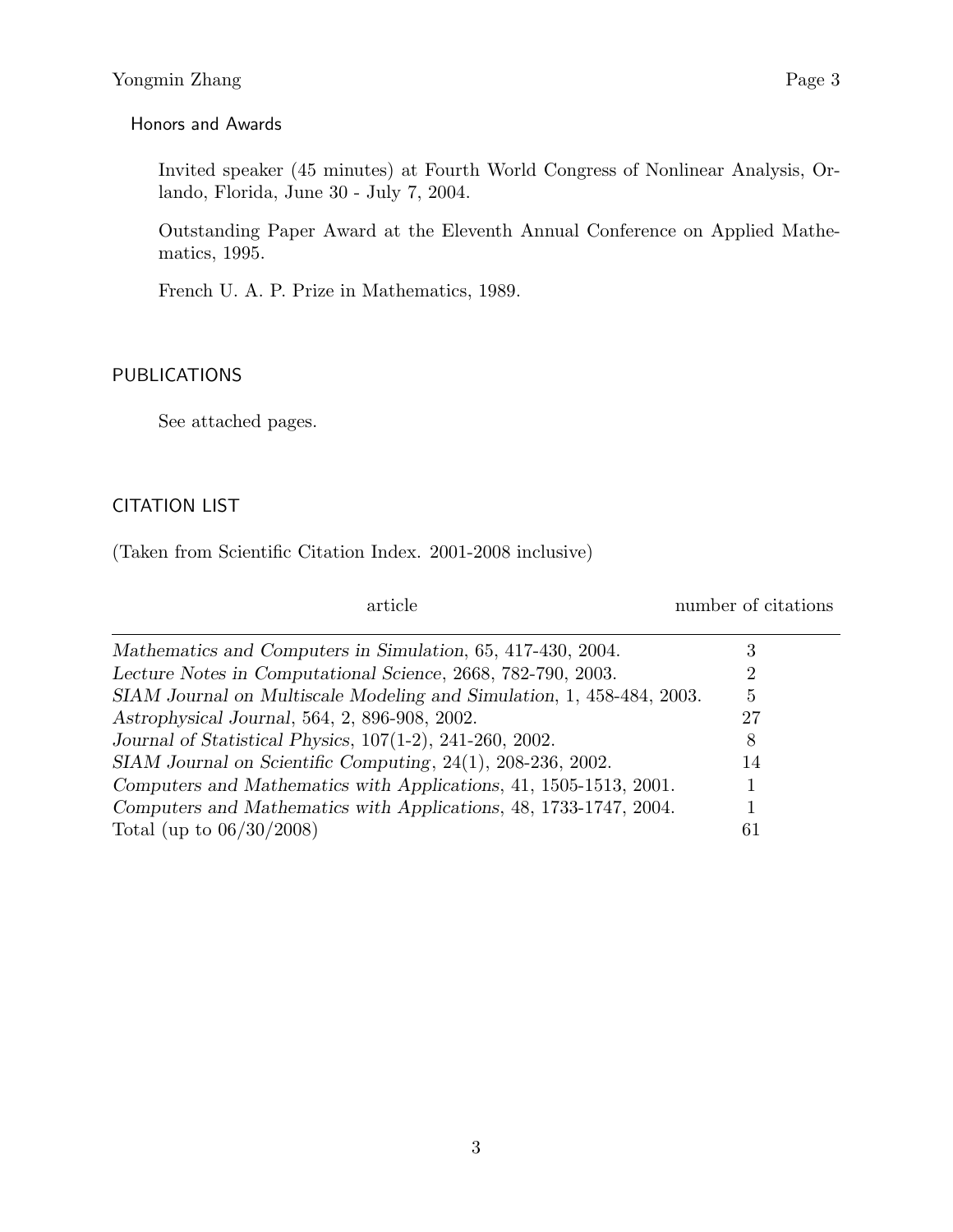#### INVITED LECTURES, PAPERS, ETC.

- 1. 60 minutes talk, Financial Mathematics Seminar, University of Minnesota, Twin City, Feburary 27, 2009
- 2. 60 minutes talk, IMA/MCIM, Industrial Problems Seminar, University of Minnesota, Twin City, Feburary 27, 2009
- 3. 60 minutes talk, Department of Mathematics, University of Leicester, United Kingdom, October 20, 2008
- 4. 60 minutes talk, Division of Mathematical Science, Nanyang Technological University, Singapore, September 17, 2008
- 5. 60 minutes talk, School of Systems & Enterprises, Stevens Institute of Technology, New Jersey, July 28, 2008
- 6. 60 minutes talk, Capital Market Research, Fannie Mae, Washington DC, July 24, 2008
- 7. 60 minutes talk, Department of Finance, School of Business, Quinnipiac University, Connecticut, March 2, 2008
- 8. 60 minutes talk, Maseeh Mathematics & Statistics Colloquium Series, Portland State University, December 2, 2005.
- 9. Invited session organizer and speaker, Third MIT Conference on Computational Fluid and Solid Mechanics, June 14-17, 2005, Cambridge, MA
- 10. 60 minutes talk, Applied Mathematics Seminar, New Jersey Institute of Technology, April 8, 2005.
- 11. 30 miniutes talk, SIAM Annual Meeting, July 12-16,2004.
- 12. 45 minutes invited speaker, at Fourth World Congress of Nonlinear Analysis, Orlando, Florida, June 30 - July 7, 2004.
- 13. 30 minutes invited speaker, Fourth International Conference on High Energy Density Laboratory Astrophysics, Ann Arbor, Michigan, February 23-25, 2002.
- 14. 30 miniutes talk, SIAM Annual Meeting, July 9-13, 2001.
- 15. 60 minutes talk, departmental seminar, Northwestern University, 1997.
- 16. 60 minutes talk, departmental seminar, University of Illinois at Chicago, 1997.
- 17. 60 minutes talk, departmental seminar, Penn State University, 1997.
- 18. 60 minutes talk, departmental seminar, University of Alberta, 1997.
- 19. 60 minutes talk, departmental seminar, North Carolina State University, 1997.
- 20. 60 minutes talk, departmental seminar, State University of New York at Stony Brook, 1997.
- 21. 60 minutes talk, departmental seminar, Argonne National Laboratory, 1997.
- 22. 60 minutes talk, departmental seminar, Oak Ridge National Laboratory, 1997.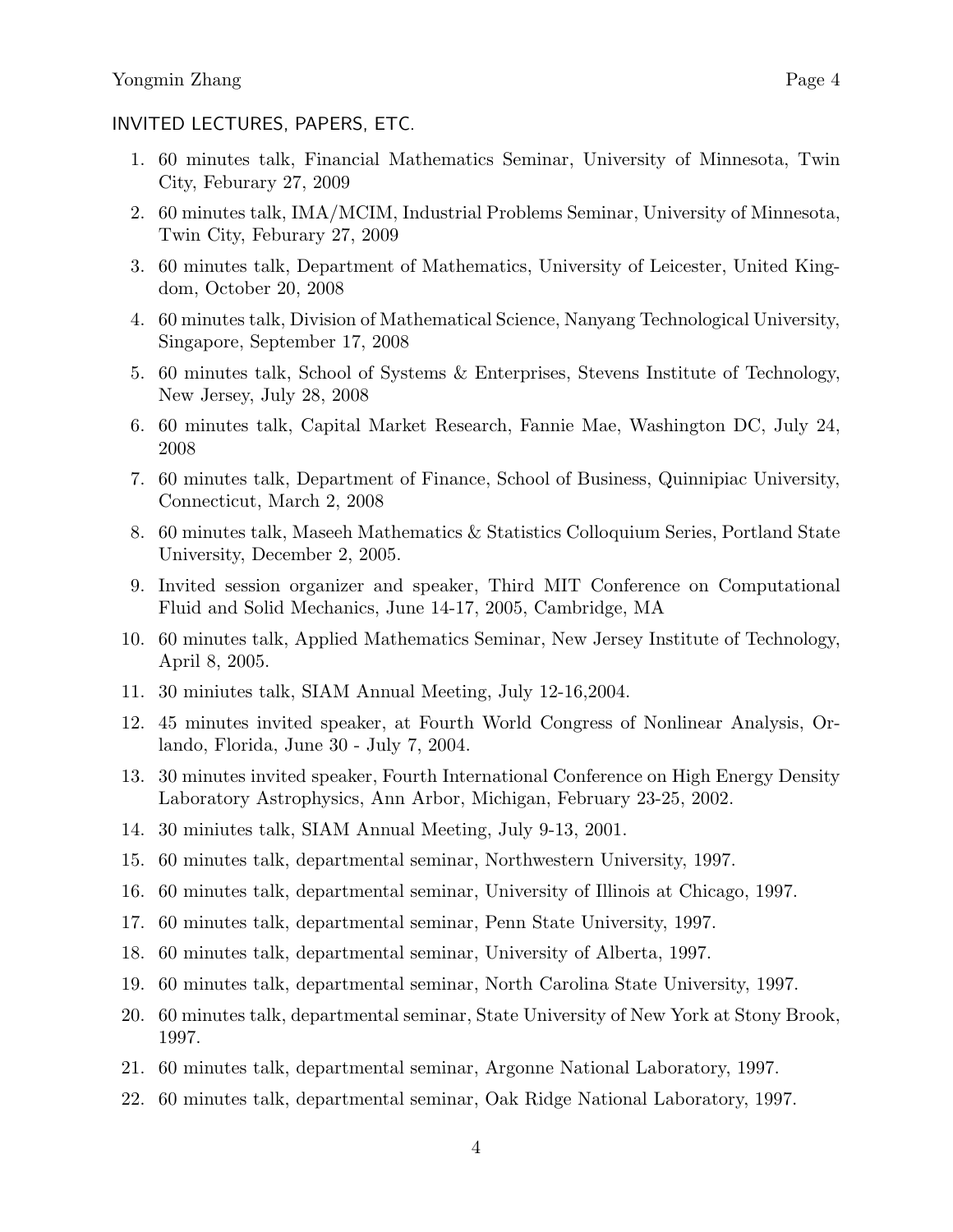- 23. SIAM Conference on Analysis of Partial Differential Equations, July 10-12, 2006, Boston, "Monotonicity and Stability of Numerical Solutions for Obstacle Problems".
- 24. SIAM Annual Meeting, July 10-14, 2006, Boston, "Numerical Modeling of Fluid Mixing for Laser Experiments and Supernova".
- 25. APS DFD 58th Annual Meeting, November 20-22, 2005, Chicago, "Modeling and Simulation of Fluid Mixing for Laser Experiments and Supernova".
- 26. Frontier in Applied and Computational Mathematics, NJIT, May 13-15, 2005, "Modeling and Simulation of Fluid Mixing for Laser Experiments and Supernova", (poster presentation)
- 27. SIAM Annual Meeting, July 12-16, 2004, Portland, OR, "Supernova Simulations by Front Tracking Methods".
- 28. Conference on Analysis, Modeling and Computation of PDE and Multiphase Flow, Aug. 3-5, 2004, Stony Brook, NY. "Supernova and ICF Simulations by Front Tracking Methods".
- 29. Frontiers in Applied and Computational Mathematics, May 21-22, 2004, New Jersey Institute of Technology. "Supernova and ICF Simulations by Front Tracking Methods".
- 30. 56th Annual Meeting of the Division of Fluid Dynamics, East Rutherford, New Jersey, November 23-25, 2003. "Front Tracking for Multiphase Fluid Mixing".
- 31. Multiphase Flow 2003, Computational Methods in Multiphase Flow Santa Fe, New Mexico, November 3-5, 2003. "Front Tracking for Multiphase Fluid Mixing".
- 32. The 2003 International Conference on Computational Science and Its Applications, Montreal, Canada, May 18-21, 2003. "A Fast Algorithm for Moving Interface Problems".
- 33. SIAM Annual Meeting, July 9-13, 2001. "Numerical Study of Axisymmetric Richtmyer-Meshkov Instability and Azimuthal Effect on Spherical Mixing".
- 34. SIAM Annual Meeting, July 10-14, 2000. "Three dimensional axisymmetric simulations of fluid instabilities in curved geometry".
- 35. Third International Conference on Advances in Fluid Mechanics, May 2000, Montreal, Canada. "Three dimensional axisymmetric simulations of fluid instabilities in curved geometry".
- 36. Eleventh Annual Conference on Applied Mathematics, 1995, "Multilevel Projection Algorithm for Obstacle Problems".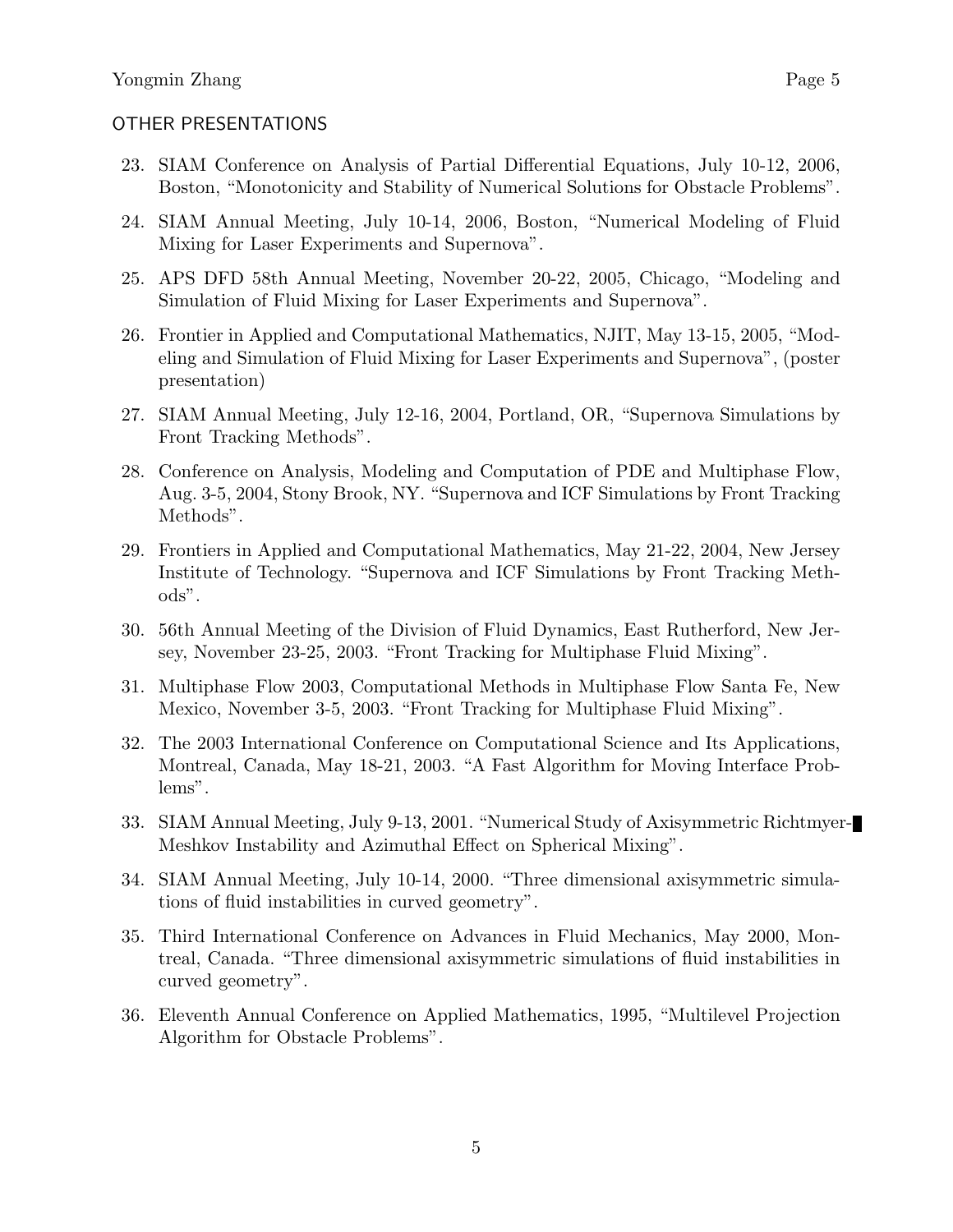#### RECENT DEPARTMENTAL SERVICE

Committees, Special Programs, etc. Give dates of service.

Member, CAM Postdoc Search Committee, 2001-2007.

Member, Ph.D Defense Committee for William Garber, Yan Yu, Youngeun Kim, Tianshi Lu, Srabasti Dutta, Bin Xu, Jingjie Liu, 2001-2007

Member, Ph.D Preliminary Exam Committee for Srabasti Dutta, Yan Yu, Xinfeng Liu, Tianshi Lu, Taewon Lee, Ming Zhao, Bin Xu, Dongyung Kim, Paul Levergne, 2001-2007

#### PROFESSIONAL SERVICE OUTSIDE UNIVERSITY

Offices held, committees, programs, special studies, etc. Give details and dates of service.

Organizer, Minisymposium, Third MIT Conference on Computational Fluid and Solid Mechanics, June 14-17, 2005.

Grant reviewer, U. S. Department of Energy

Book reviewer, Cambridge University Press

Book reviewer, Houghton Mifflin Publishing Company

Referee, Journal of Nonlinear Analysis

Referee, Applied Numerical Mathematics

Referee, Applied Mathematics Letter

Referee, Computer and Mathematics with applications

Referee, INFORMATION Journal

Referee, ASME Journal of Fluids Engineering

Referee, International Journal for Numerical Methods in Fluids

Referee, Journal of Zhejiang University

Referee, Journal of Computational and Applied Mathematics

Referee, Surface and Coatings Technology

Referee, Applied Mathematics and Computation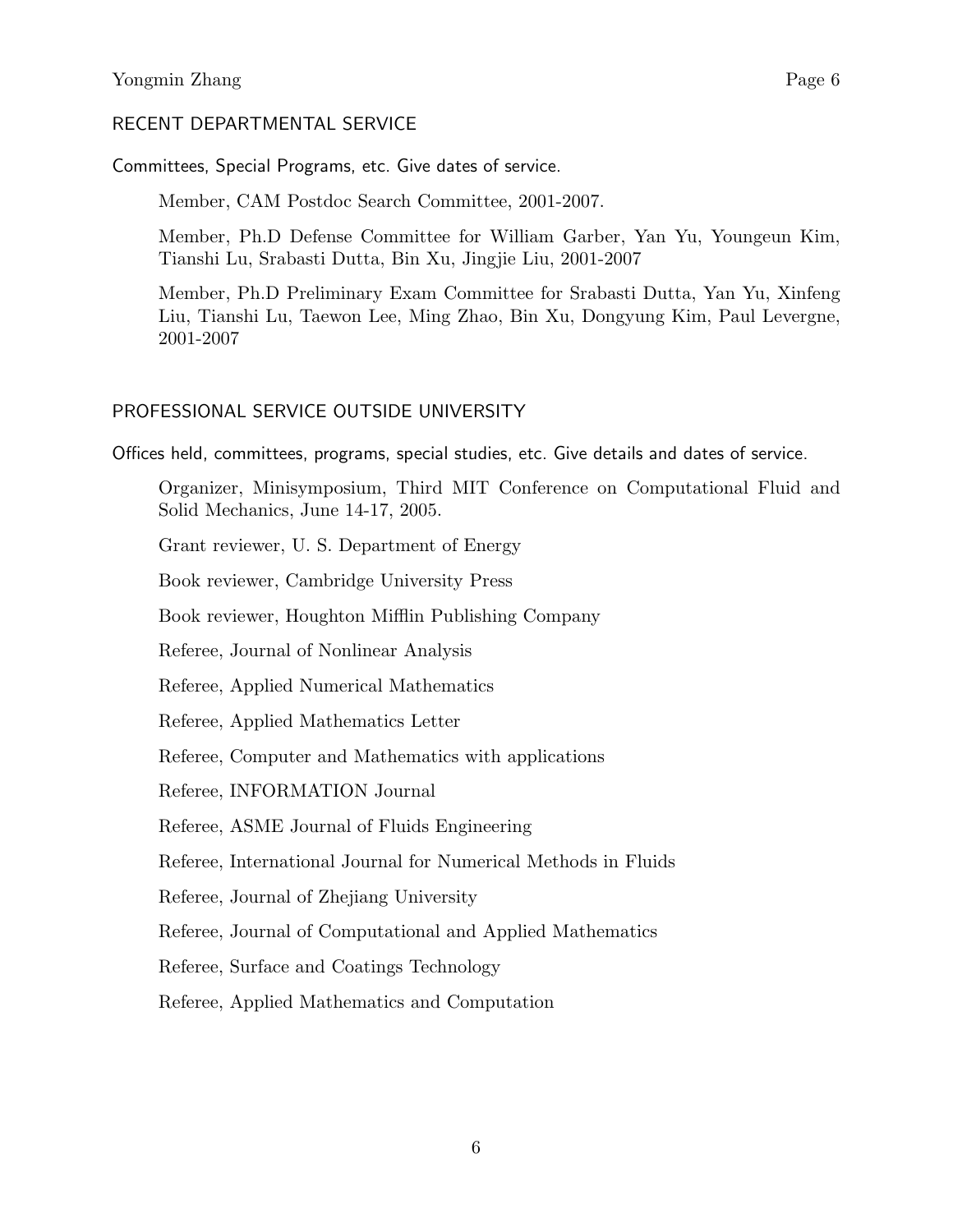#### TEACHING ACTIVITY

Titles of courses taught at Stony Brook, with dates, catalogue number, and approximate number of students in course.

"Probability Theory," AMS 569; 10 students; Spring 1998.

"Numerical Analysis I," AMS 526; 12 students; Fall 1999.

"Numerical Analysis III," AMS 528; 5 students; Fall 1999.

"Wave Propagation," AMS 565; 8 students; Spring 2000.

"Analytical Methods for Applied Mathematics and Statistics," AMS 510; 18 students; Fall 2000.

"Linear Algebra," AMS 210; 50 students; Spring 2001.

"Numerical Analysis," AMS 326; 25 students; Fall 2001.

"Compressible Fluid Dynamics," AMS 566; 8 students; Fall 2001.

"Linear Algebra," AMS 210; 50 students; Spring 2002.

"Numerical Analysis," AMS 326; 20 students; Fall 2002.

"Compressible Fluid Dynamics," AMS 566; 3 students; Fall 2002.

"Numerical Analysis II" AMS 527; 15 students; Spring 2003.

"Numerical Analysis," AMS 326; 30 students; Fall 2003.

"Compressible Fluid Dynamics," AMS 566; 8 students; Fall 2003.

"Survey of Probability and Statistics," AMS 310; 50 students; Spring 2004.

"Numerical Analysis," AMS 326; 25 students; Fall 2004.

"Compressible Fluid Dynamics," AMS 566; 5 students; Fall 2004.

"Survey of Probability and Statistics," AMS 310; 50 students; Spring 2005.

"Numerical Analysis," AMS 326; 20 students; Fall 2005.

"Compressible Fluid Dynamics," AMS 566; 6 students; Fall 2005.

"Wave Propagation," AMS 565; 5 students; Spring 2006.

"Numerical Analysis," AMS 326; 26 students; Fall 2006.

"Applied Linear Algebra," AMS 505; 20 students; Fall 2006.

"Applied Complex Analysis," AMS 503; 15 students; Spring 2007.

Activities and materials (such as syllabi, textbooks, and teaching aids) designed to improve the instructional program (key to list of courses above when appropriate).

Created a website for the teaching of AMS 326 and AMS 310 courses. This website contains syllabus, teaching schedule, grade policy, homework assignments, solutions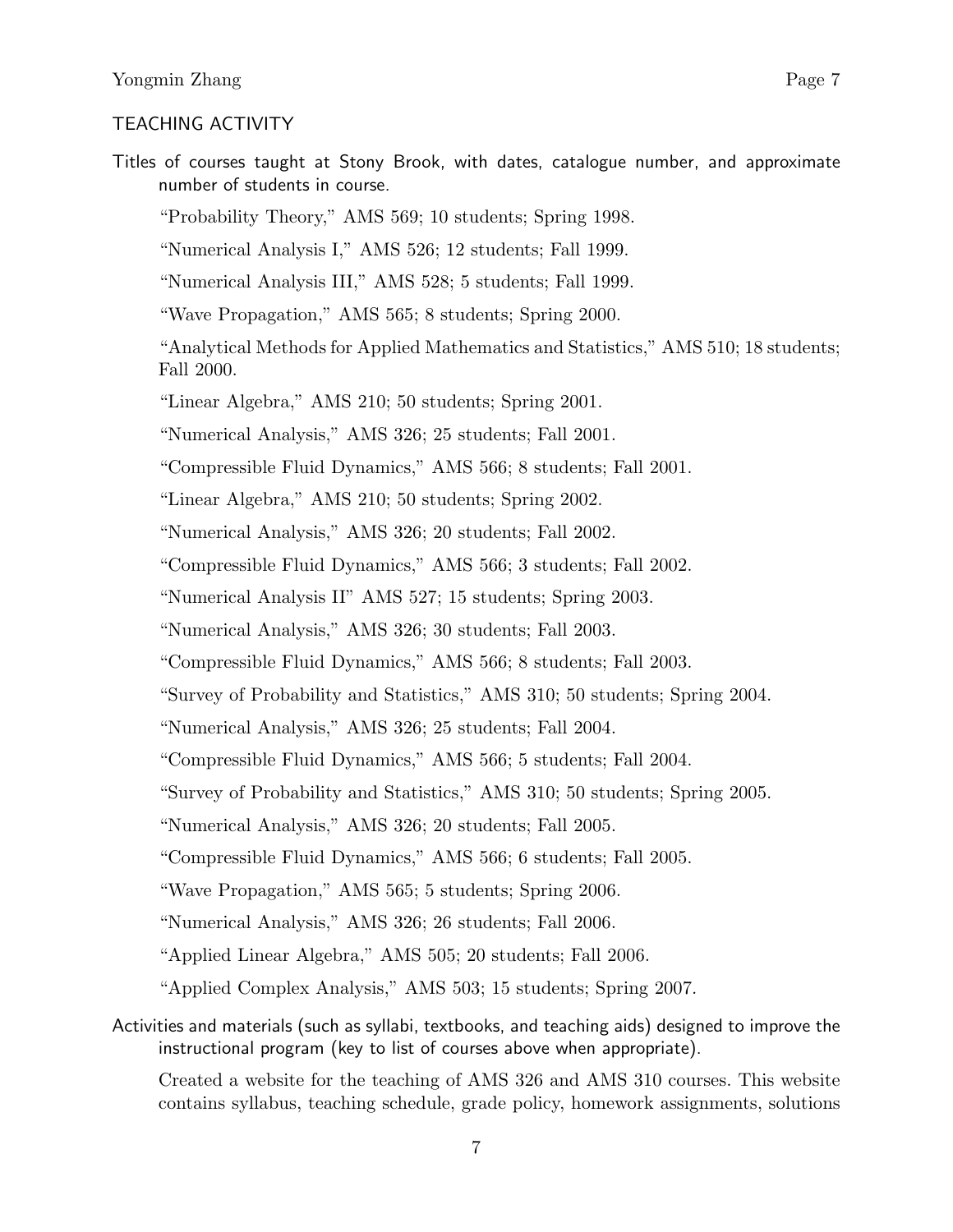to the homework assignments, lecture notes, and Matlab and C++ programs. This website has been welcome by the students of these courses as a convenient venue for deepening the classroom lectures and student-teacher communication.

### Graduate dissertations completed or being written under direction of professor.

Former Ph. D. students: Srabasti Dutta and Paul Lavergne.

## REFERENCES SUGGESTED BY CANDIDATE

| Name          | Title             | Address                                                                                                                                                                    |
|---------------|-------------------|----------------------------------------------------------------------------------------------------------------------------------------------------------------------------|
| Todd Dupont   | Professor         | Department of Computer Science<br>University of Chicago<br>Chicago, IL 60637<br>dupont@cs.uchicago.edu<br>$(773)702 - 3485$                                                |
| James Glimm   | Professor & Chair | Department of Applied Mathematics<br>State University of New York at Stony Brook<br>Math Tower<br>Stony Brook, New York 11790<br>glimm@ams.sunysb.edu<br>$(631)632 - 8355$ |
| R. Paul Drake | Professor         | Space Physics Research Laboratory<br>University of Michigan<br>2455 Hayward Street<br>Ann Arbor, Michigan 48109<br>rpdrake@umich.edu<br>$(734)763 - 4072$                  |
| John W. Grove | Senior Scientist  | Continum Dynamics Group<br>Computer and Computational Science Division<br>Los Alamos National Laboratory<br>Los Alamos, NM 87545<br>jgrove@lanl.gov<br>$(505)667 - 0723$   |
| Wei Zhu       | Professor         | Department of Applied Mathematics<br>State University of New York at Stony Brook<br>Math Tower<br>Stony Brook, New York 11790<br>zhu@ams.sunysb.edu<br>$(631)632 - 8374$   |
| Jianping Zhu  | Professor & Chair | Department of Mathematics                                                                                                                                                  |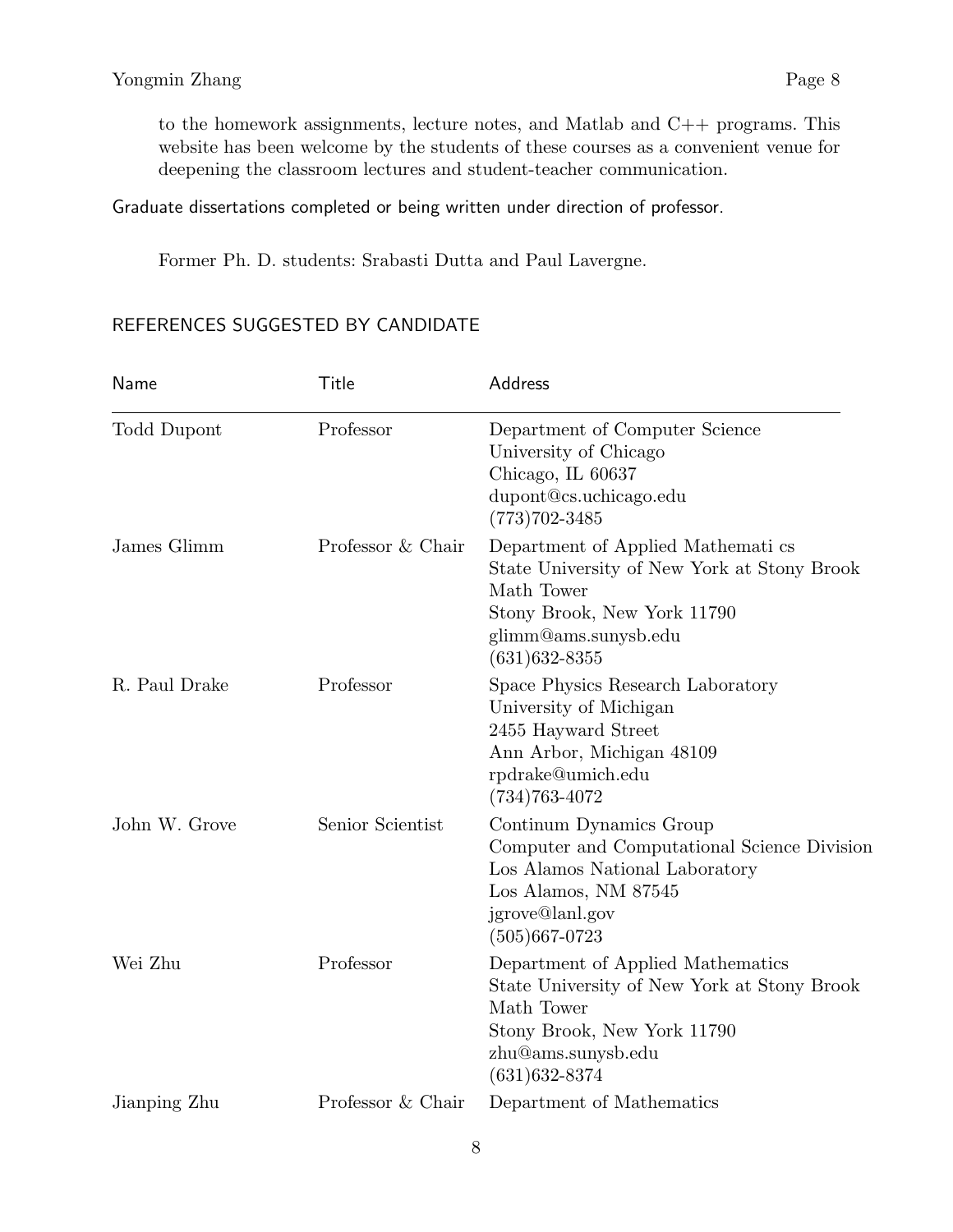University of Texas at Arlington Arlington, Texas 76019 jpzhu@uta.edu (817)272-1114 PUBLICATIONS

#### Papers for Refereed Publications

- 1. Y. Zhang, "American Option Pricing Model as an Obstacle Problem," working paper, 2009.
- 2. P. Cheng, Z. Lin, Y. Liu, and Y. Zhang, "Serial Persistence and Holding Period Dependence of Real Estate Risk," Real Estate Economics, to be submitted, 2009.
- 3. Y. Zhang, "A two-dimensional flame tracking algorithm with application to type Ia supernova," Nonlinearity, 22, 1909-1925, 2009.
- 4. Y. Zhang, "Extension and Application of Discrete Maximum Principle to Obstacle Problems," SIAM J. Numerical Analysis, under review, 2007.
- 5. Y. Zhang, R. P. Drake, and J. Glimm, "Numerical Evaluation of Impact of Laser Preheat on Interface Structure and Instability," Physics of Plasma, 14, 062703, 2007.
- 6. Z. Xu, J. Glimm, Y. Zhang, and X. Liu, "A Multiscale Front Tracking method for Compressible Free Surface Flows," Chemical Engineering Science Journal, 62 (13): 3538-3548, 2007.
- 7. Y. Zhang, "Convergence of Free Boundaries in Discrete Obstacle Problems," Numerische Mathematik,106:157-164, 2007.
- 8. Y. Zhang, "Monotone Convergence of Finite Element Approximation of Obstacle Problems," Applied Mathematics Letters, 20, 445-449, 2007.
- 9. Y. Zhang, J. Glimm, and S. Dutta, "Tracked Flame Simulation for Type Ia Supernova," In *Computational Fluid and Solid Mechanics*, K. J. Bathe, editor, 950-953, Elsever 2005.
- 10. Y. Zhang, R. P. Drake, J. Glimm, J. W. Grove, and D. H. Sharp, "Radiation Coupled Front Tracking Simulations for Laser Driven Shock Experiments," Nonlinear Analysis, 63/5-7, pp. e1635-e1644, 2005.
- 11. S. Dutta, E. George, J. Glimm, J. Grove, H. Jin, T. Lee, X. Li, D. H. Sharp, K. Ye, Y. Yu, Y. Zhang, and M. Zhao, "Shock Wave Interactions in Spherical and Perturbed Spherical Geometries," Nonlinear Analysis, 63/5-7, pp. 644-652, 2005.
- 12. S. Dutta, J. Glimm, J. W. Grove, D. H. Sharp, and Y. Zhang, "Spherical Richtmyer-Meshkov instability for axisymmetric flow," Mathematics and Computers in Simulation, 65 (2004) 417-430.
- 13. S. Dutta, J. Glimm, J. W. Grove, D. H. Sharp, and Y. Zhang, "Error Comparison in Tracked and Untracked Spherical Simulations," Computers  $\mathcal{C}$  Mathematics with Applications, 48, 1733-1747, 2004.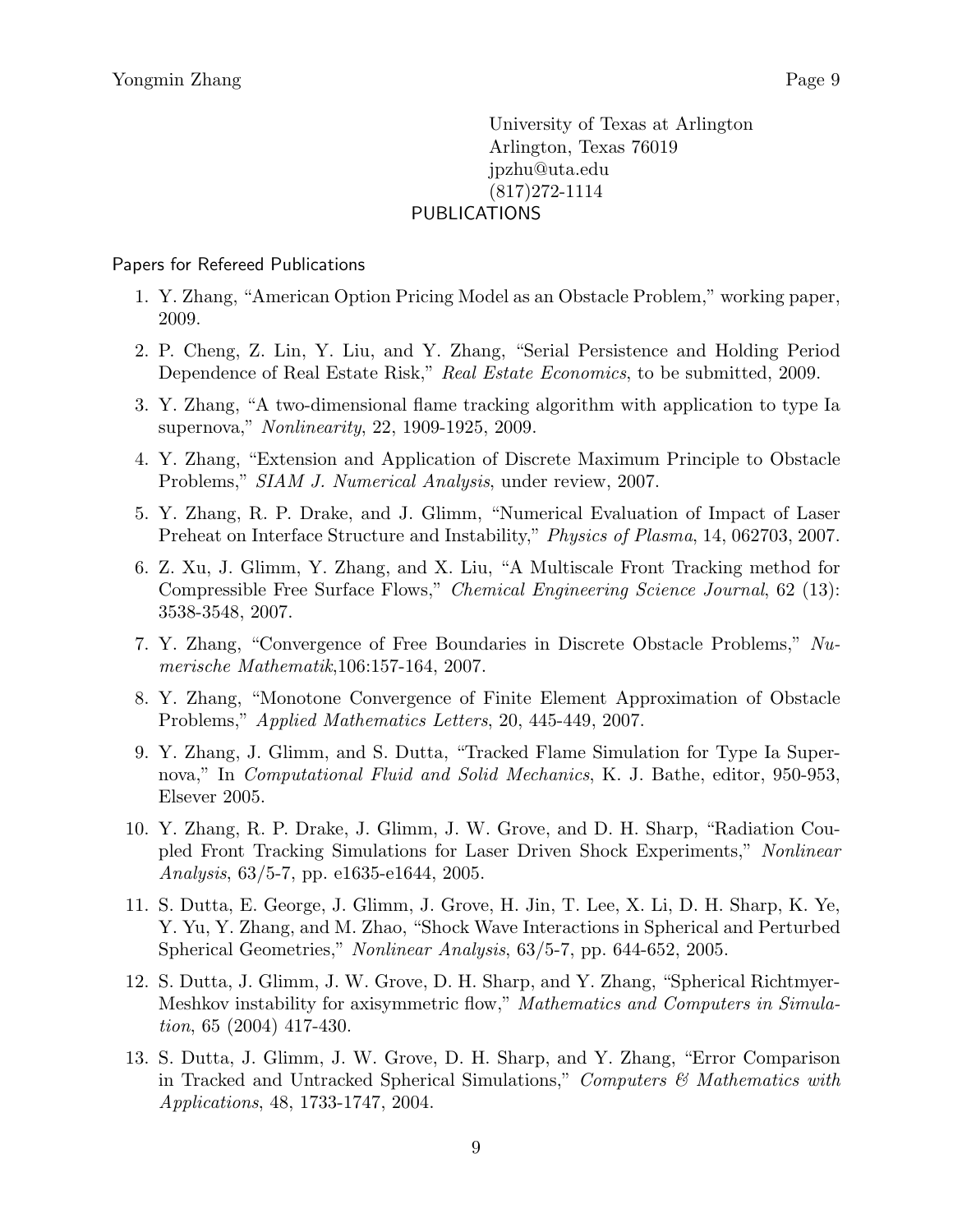- 14. J. Glimm, H. Jin, and Y. Zhang, "Front Tracking for Multiphase Fluid Mixing," In A. A. Mammoli and C. A. Brebbia, editors, Computational Methods in Multiphase Flow II, pp. 13-22, WIT Press, Southampton, UK, 2004.
- 15. Y. Zhang, "Error Estimates for the Numerical Approximation of Time-dependent Flow of Bingham Fluid in Cylindrical Pipes by the Regularization Method," Numerische Mathematik, Vol 96, No. 1, 153-184, 2003.
- 16. S. Dutta, J. Glimm, J. W. Grove, D. H. Sharp, and Y. Zhang, "A Fast Algorithm for Moving Interface Problems," Lecture Notes in Computational Science 2668: 782–790, 2003.
- 17. J. Glimm, H. Jin, M. Laforest, F. Tangerman, and Y. Zhang, "A Two Pressure Numerical Model of Two Fluid Mixtures," SIAM J. Multiscale Modeling and Simulation, 1:458-484, 2003.
- 18. R. P. Drake, H. F. Robey, O. A. Hurricane, Y. Zhang, B. A. Remington, J. Knauer, J. Glimm, D. Arnett, J. O. Kane, K. S. Budil, J. W. Grove "Experiments to produce a hydrodynamically unstable spherically diverging system of relevance to instabilities in supernovae," Astrophysical Journal, Vol. 564, 2, 896-908, 2002.
- 19. J. Glimm, J. W. Grove, Y. Zhang, and S. Dutta, "Numerical Study of Axisymmetric Richtmyer-Meshkov Instability and Azimuthal Effect on Spherical Mixing," J. Stat. Physics, Vol. 107, nos 112, 241-260, 2002.
- 20. J. Glimm, J. W. Grove, and Y. Zhang, "Interface Tracking for Axisymmetric Flows," SIAM J. Sci. Comp., Vol 24, No. 1, 208-236, 2002.
- 21. Y. Zhang, "Multilevel Projection Algorithm for Obstacle Problems," Computers and Mathematics with Applications 41 (2001) 1505-1513.
- 22. J. Glimm, J. W. Grove, and Y. Zhang, "Three Dimensional Axisymmetric Simulations of Fluid Instabilities in Curved Geometry," In M. Rahman and C. A. Brebbia, editors, Advances in Fluid Mechanics III, 643-652, WIT press, Southampton, UK, 2000.
- 23. Y. Zhang, "A Posterior Error Analysis of a Two-level Scheme for Solving the Obstacle Problem," INFORMATION, Vol. 3, No. 4, 469-477, October 2000.
- Non-Refereed Papers, Report and Other Articles:
	- 24. Y. Zhang "A New Fallout Model for Mortgage Pipeline Valuation," Internal Report, Capital Market Finance, Wells Fargo, 2009.
	- 25. Y. Zhang "Transition Probabilities between Statuses for Rate Locks," Internal Report, Capital Market Finance, Wells Fargo, 2009.
	- 26. Y. Zhang "Reverse Mortgage Cash Flow Modeling," Internal Report, Capital Market Finance, Wells Fargo, 2008.
	- 27. Y. Zhang "Look back options with hurdle adjustment," Internal Report, Capital Market Finance, Wells Fargo, 2008.